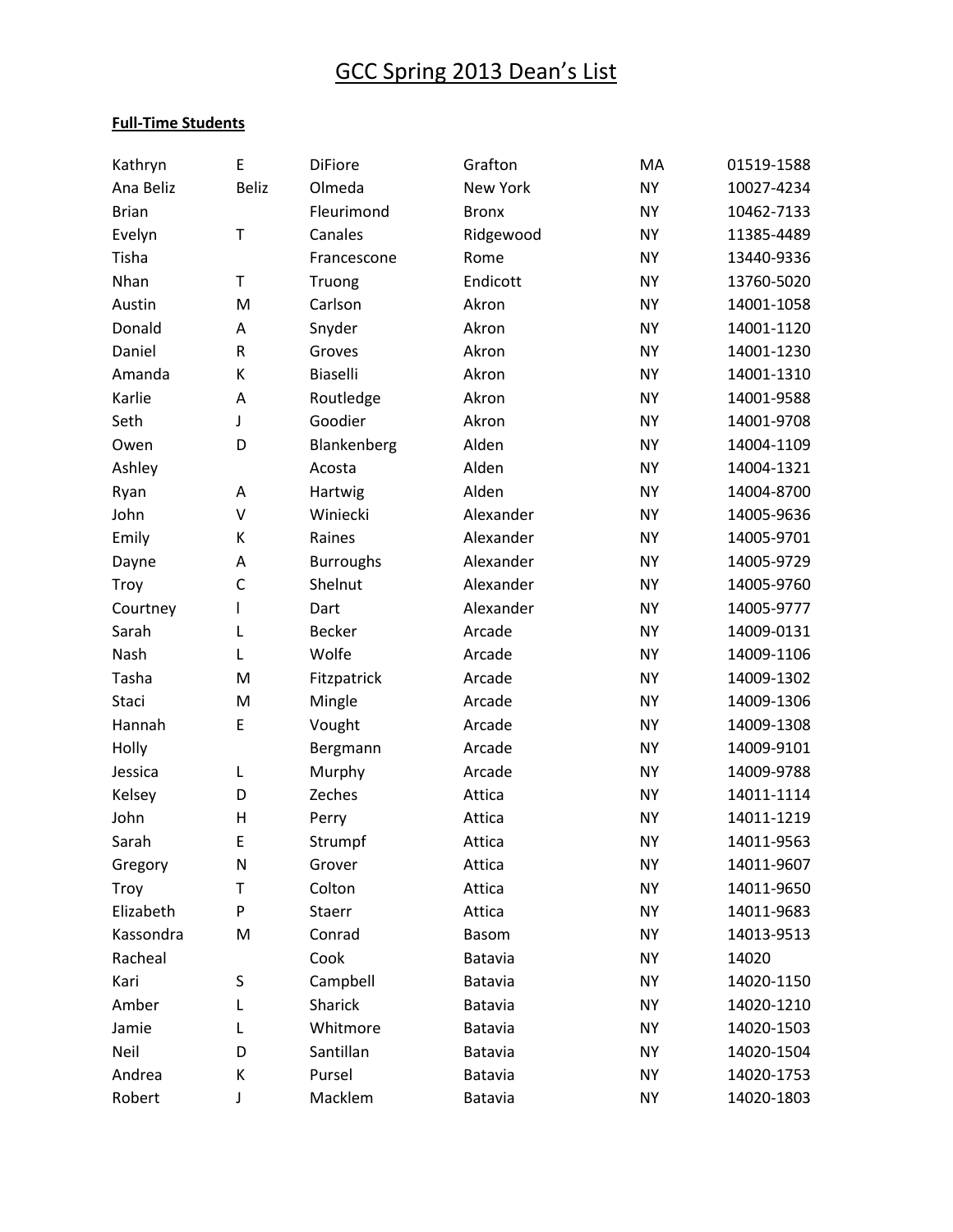| Sarah          | G | <b>Bosa</b>    | Batavia                     | <b>NY</b> | 14020-1819 |
|----------------|---|----------------|-----------------------------|-----------|------------|
| Rachael        | Г | Blackshear     | Batavia                     | <b>NY</b> | 14020-1827 |
| Janelle        | M | Marble         | Batavia                     | <b>NY</b> | 14020-2007 |
| Raychel        | L | Sanfratello    | Batavia                     | <b>NY</b> | 14020-2128 |
| Theresa        | L | Warner         | Batavia                     | <b>NY</b> | 14020-2135 |
| Emma           | Н | Peirick        | Batavia                     | <b>NY</b> | 14020-2216 |
| Rebecca        | E | Gouger         | Batavia                     | <b>NY</b> | 14020-2320 |
| Robert         | J | <b>Barnard</b> | Batavia                     | <b>NY</b> | 14020-2421 |
| Darlene        | J | Ogozaly        | Batavia                     | <b>NY</b> | 14020-2933 |
| Lindsay        | M | Mckenzie       | Batavia                     | <b>NY</b> | 14020-2940 |
| Ryan           | M | Palone         | Batavia                     | <b>NY</b> | 14020-2944 |
| Abebe          | M | Mekonnen       | Batavia                     | <b>NY</b> | 14020-3308 |
| Ashlee         | N | <b>Brisley</b> | Batavia                     | <b>NY</b> | 14020-3551 |
| Alex           | P | <b>Brasky</b>  | Batavia                     | <b>NY</b> | 14020-3701 |
| Lauren         | N | Stansberry     | Batavia                     | <b>NY</b> | 14020-3904 |
| Jennifer       | Г | Williams       | Batavia                     | <b>NY</b> | 14020-9424 |
| <b>Brianna</b> | N | Hofert         | Batavia                     | <b>NY</b> | 14020-9478 |
| Rebecca        | M | Kruger         | Batavia                     | <b>NY</b> | 14020-9514 |
| Sureda         | M | Drue           | Batavia                     | <b>NY</b> | 14021-1685 |
| Bethany        | Г | Glaser         | <b>Bliss</b>                | <b>NY</b> | 14024-9778 |
| Adam           |   | Baumeister     | Bowmansville                | <b>NY</b> | 14026-1020 |
| Gloria         | J | Smith          | Chaffee                     | <b>NY</b> | 14030-9720 |
| Jeremy         | D | Maul           | Chaffee                     | <b>NY</b> | 14030-9784 |
| Kellie         |   | Landon         | Collins                     | <b>NY</b> | 14034-9741 |
| Theresa        | E | Reynolds       | Corfu                       | <b>NY</b> | 14036-9306 |
| Dustin         | Г | Pratt          | Corfu                       | <b>NY</b> | 14036-9511 |
| Laura          | M | Holovics       | Corfu                       | <b>NY</b> | 14036-9531 |
| Alana          | E | Norman         | Corfu                       | <b>NY</b> | 14036-9606 |
| Angel          | M | Alexander      | Corfu                       | <b>NY</b> | 14036-9775 |
| Rachel         | A | Doktor         | Corfu                       | <b>NY</b> | 14036-9783 |
| Rachel         | E | Walker         | Darien Center               | <b>NY</b> | 14040-9619 |
| Ethan          | R | Reger          | Darien Center               | <b>NY</b> | 14040-9741 |
| Cody           | W | Tybor          | Darien Center               | <b>NY</b> | 14040-9783 |
| Jessica        | M | O'Dell         | Delevan                     | <b>NY</b> | 14042-9630 |
| Tika           | R | Isaacs         | Delevan                     | <b>NY</b> | 14042-9652 |
| Hannah         | G | Prutsman       | Delevan                     | <b>NY</b> | 14042-9786 |
| Samantha       | R | Reed           | Elba                        | <b>NY</b> | 14058      |
| Kimberly       | А | O'Halloran     | Elba                        | <b>NY</b> | 14058-9748 |
| Jacob          |   | Klimeck        | <b>Farmersville Station</b> | <b>NY</b> | 14060-9707 |
| Kayla          | M | Gilbert        | Freedom                     | <b>NY</b> | 14065-9796 |
| Jacquelyn      | M | Duff           | Gainesville                 | <b>NY</b> | 14066-9788 |
| Kendyl         | G | Glena          | Gasport                     | <b>NY</b> | 14067-9280 |
| Rachel         | А | Diel           | Gasport                     | <b>NY</b> | 14067-9363 |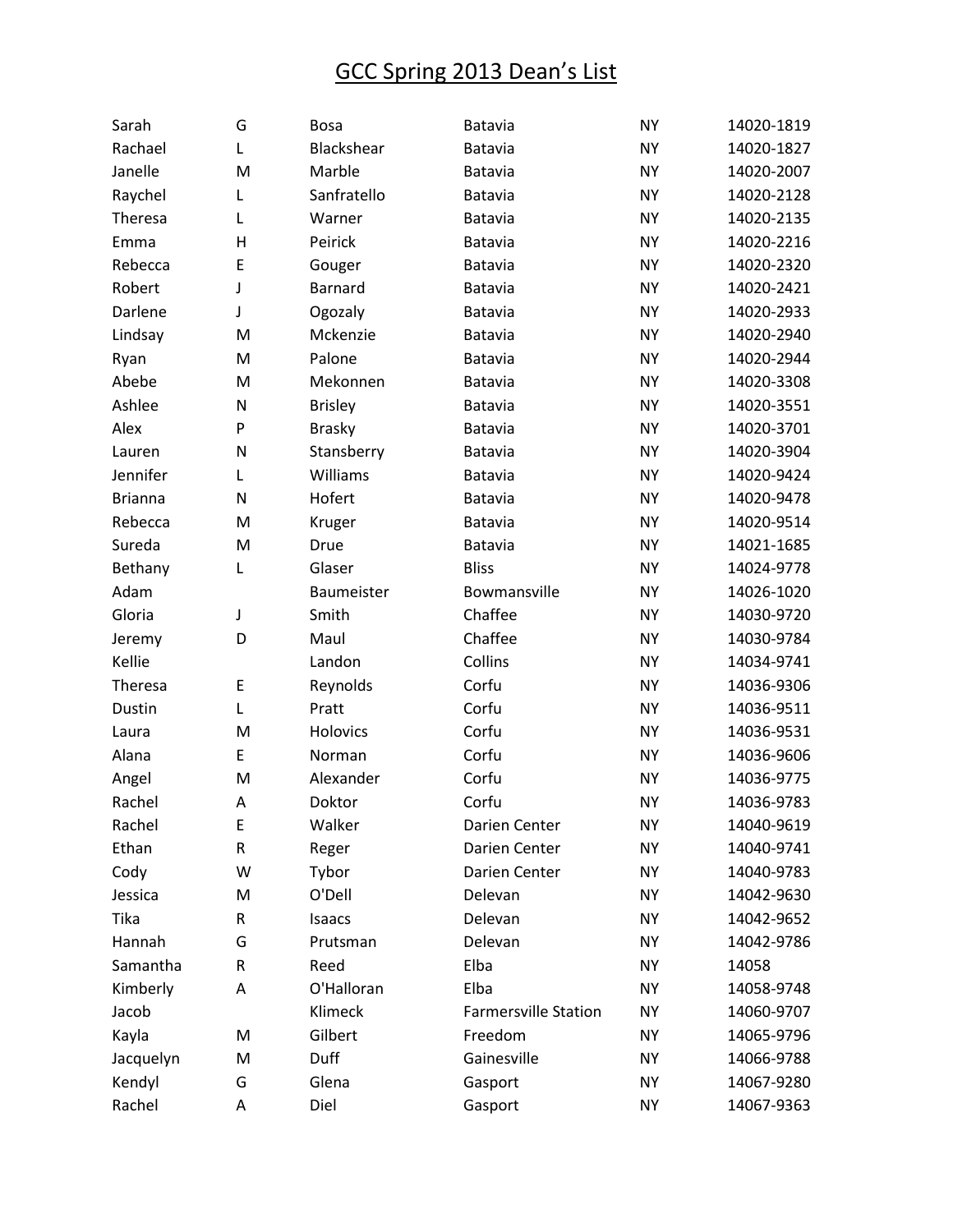| Liza           | L            | Fischer        | Holland             | <b>NY</b> | 14080-9523 |
|----------------|--------------|----------------|---------------------|-----------|------------|
| Jaime          |              | Richards       | Holland             | <b>NY</b> | 14080-9614 |
| Peter          | J            | Fitzgerald     | Holland             | <b>NY</b> | 14080-9714 |
| Caitlyn        |              | Anderson       | Lyndonville         | <b>NY</b> | 14098-9673 |
| Rebeka         | ${\sf R}$    | <b>Burgess</b> | Lyndonville         | <b>NY</b> | 14098-9673 |
| Megan          | $\mathsf C$  | Crowley        | Medina              | <b>NY</b> | 14103-1039 |
| Yaisa          | D            | <b>Burgos</b>  | Medina              | <b>NY</b> | 14103-1119 |
| Kelia          | E            | Duke           | Medina              | <b>NY</b> | 14103-1254 |
| Ashley         | Г            | Allen          | Medina              | <b>NY</b> | 14103-1300 |
| Jennifer       |              | Weikel         | Medina              | <b>NY</b> | 14103-1316 |
| Jacob          | J            | Buckingham     | Medina              | <b>NY</b> | 14103-1331 |
| Katelyn        | ${\sf R}$    | Fletcher       | Medina              | <b>NY</b> | 14103-1602 |
| Jennifer       | L            | <b>Balasi</b>  | Medina              | <b>NY</b> | 14103-1747 |
| Joshua         | W            | Olejniczak     | Medina              | <b>NY</b> | 14103-9434 |
| Ashley         | ${\sf R}$    | Adams          | Medina              | <b>NY</b> | 14103-9551 |
| Taylor         | N            | Cotriss        | Medina              | <b>NY</b> | 14103-9557 |
| Hannah         | N            | Tombari        | Middleport          | <b>NY</b> | 14105-1353 |
| Jamie          | $\mathsf{C}$ | <b>Behrns</b>  | North Tonawanda     | <b>NY</b> | 14120-5515 |
| Christian      | A            | Parker         | Oakfield            | <b>NY</b> | 14125-1118 |
| Jennifer       | L            | <b>Harris</b>  | Oakfield            | <b>NY</b> | 14125-9416 |
| Lisa           | А.           | Clark          | Oakfield            | <b>NY</b> | 14125-9790 |
| Zachary        | A            | Trinkle        | <b>Orchard Park</b> | <b>NY</b> | 14127-2216 |
| Kimberly       | ${\sf R}$    | Schlueter      | South Wales         | <b>NY</b> | 14139-9747 |
| Michelle       | V            | Orechwa        | Springville         | <b>NY</b> | 14141-1374 |
| Jennifer       | S            | Cone           | Stafford            | <b>NY</b> | 14143-9531 |
| Rebecca        | M            | Doster         | Strykersville       | <b>NY</b> | 14145-9555 |
| Curtis         | D            | Kibler         | Varysburg           | <b>NY</b> | 14167-9782 |
| Rebecca        | J            | Klahn          | <b>West Valley</b>  | <b>NY</b> | 14171-9731 |
| Jamie          | L            | Wagner         | <b>West Seneca</b>  | <b>NY</b> | 14224-3523 |
| Melissa        | A            | <b>Barone</b>  | <b>Buffalo</b>      | <b>NY</b> | 14228-1528 |
| Keith          | А            | Ward           | Albion              | <b>NY</b> | 14411-1362 |
| Cass           | E            | Dezarn         | Albion              | <b>NY</b> | 14411-1406 |
| Porsche        | P            | Taylor         | Albion              | <b>NY</b> | 14411-1704 |
| Matthew        | D            | Quider         | Albion              | <b>NY</b> | 14411-9012 |
| Allison        | E            | <b>Bison</b>   | Albion              | <b>NY</b> | 14411-9029 |
| Erica          | L            | Kingdollar     | Albion              | <b>NY</b> | 14411-9323 |
| <b>Brianna</b> | Г            | Pahura         | Albion              | <b>NY</b> | 14411-9340 |
| Rachel         | L            | Pulaski        | Albion              | <b>NY</b> | 14411-9354 |
| <b>Brooke</b>  | Α            | St Pierre      | Albion              | <b>NY</b> | 14411-9415 |
| Angela         | M            | <b>Byers</b>   | Albion              | <b>NY</b> | 14411-9515 |
| <b>Brie</b>    | Α            | Olsen          | Albion              | <b>NY</b> | 14411-9563 |
| <b>Brenda</b>  | M            | Munzinger      | Avon                | <b>NY</b> | 14414-1212 |
| Renee          | L            | Morgan         | Avon                | <b>NY</b> | 14414-1351 |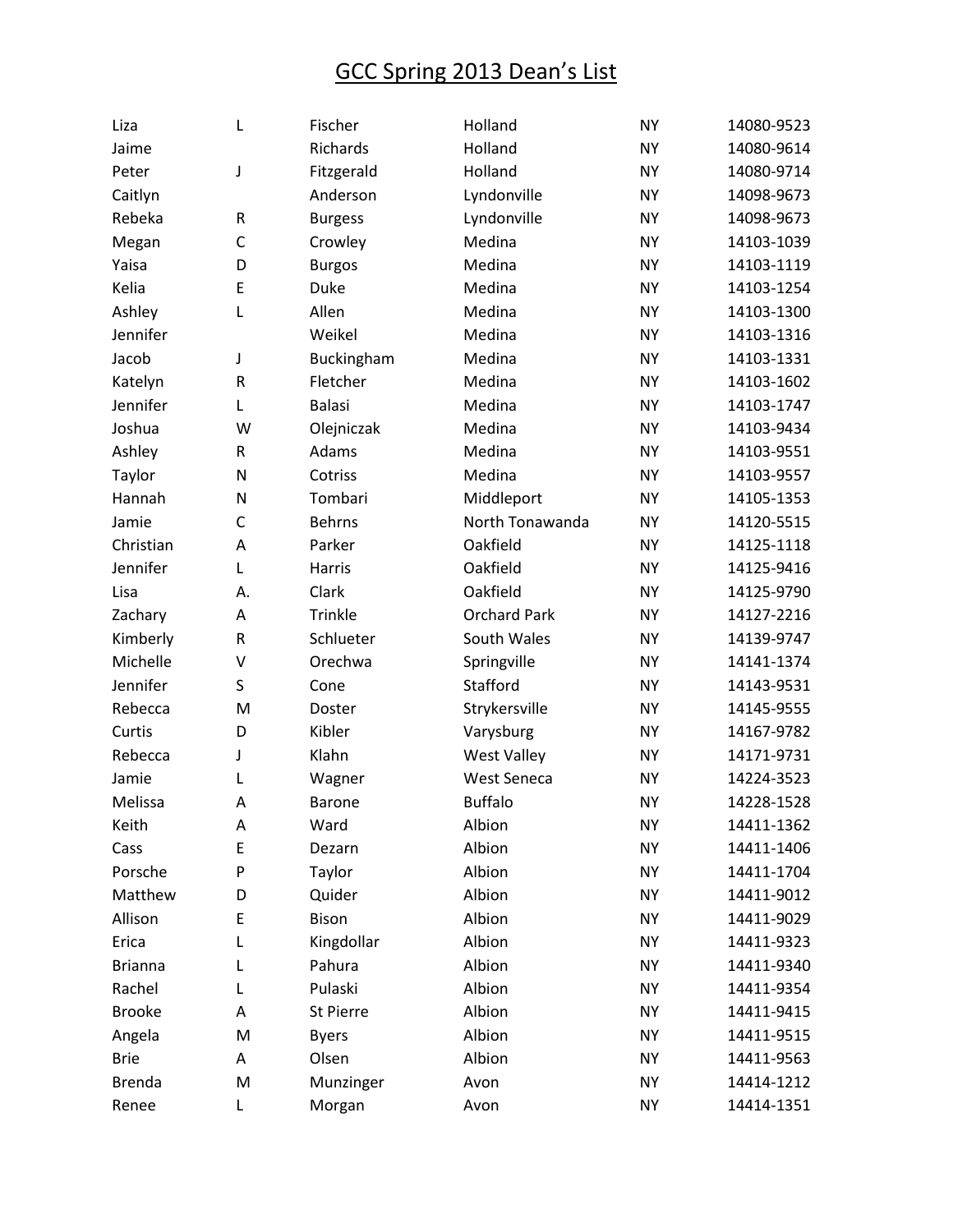| Luke            | S           | Stacy        | Bergen    | <b>NY</b> | 14416-9424 |
|-----------------|-------------|--------------|-----------|-----------|------------|
| <b>Briana</b>   | L           | Strassner    | Bergen    | <b>NY</b> | 14416-9529 |
| <b>Brittany</b> | L           | Schmitt      | Bergen    | <b>NY</b> | 14416-9604 |
| Kayla           | S           | Gunther      | Bergen    | <b>NY</b> | 14416-9718 |
| Erik            | S           | Arend        | Brockport | <b>NY</b> | 14420      |
| Nicholas        | A           | Walker       | Brockport | <b>NY</b> | 14420-1011 |
| Shelby          | Α           | Lind         | Brockport | <b>NY</b> | 14420-1638 |
| Kelly           | B           | Webster      | Brockport | <b>NY</b> | 14420-1803 |
| Germaine        |             | Rivera-Lopez | Brockport | <b>NY</b> | 14420-2425 |
| Melissa         | B           | Sy           | Brockport | <b>NY</b> | 14420-9418 |
| Angelina        | Г           | D'Amico      | Brockport | <b>NY</b> | 14420-9507 |
| Timothy         | M           | Banker       | Brockport | <b>NY</b> | 14420-9601 |
| Serena          | S           | Hiscutt      | Byron     | <b>NY</b> | 14422      |
| Sheena          | А           | Dilcher      | Byron     | <b>NY</b> | 14422-9529 |
| Cassidy         | N           | Longhini     | Byron     | <b>NY</b> | 14422-9729 |
| Ashley          | M           | Platt        | Caledonia | <b>NY</b> | 14423-1102 |
| Keri            | D           | Marean       | Caledonia | <b>NY</b> | 14423-9751 |
| Dylan           | Α           | Draper       | Castile   | <b>NY</b> | 14427-9643 |
| Matthew         | P           | Gardner      | Castile   | <b>NY</b> | 14427-9643 |
| Angela          |             | Salzler      | Castile   | <b>NY</b> | 14427-9705 |
| Sarah           | S           | Catalino     | Conesus   | <b>NY</b> | 14435-9326 |
| Bryan           | L           | McKinley     | Conesus   | <b>NY</b> | 14435-9517 |
| Nikki           | J           | Jones        | Dansville | <b>NY</b> | 14437-1230 |
| Frank           | J           | Ikeler       | Dansville | <b>NY</b> | 14437-1424 |
| Christopher     | M           | Scott        | Dansville | <b>NY</b> | 14437-1644 |
| Hilda           |             | Ziefel       | Dansville | <b>NY</b> | 14437-9422 |
| Heather         | M           | Fox          | Dansville | <b>NY</b> | 14437-9490 |
| Cody            | W           | Prugh        | Dansville | <b>NY</b> | 14437-9762 |
| <b>Brianna</b>  | C           | Slane        | Geneseo   | <b>NY</b> | 14454-1347 |
| <b>Brittany</b> | A           | Keyes        | Hamlin    | <b>NY</b> | 14464-9328 |
| Courtney        | M           | Canfield     | Hamlin    | <b>NY</b> | 14464-9504 |
| Robin           |             | Pritchard    | Hemlock   | <b>NY</b> | 14466-9646 |
| Christian       | Т           | Hoffmann     | Hilton    | <b>NY</b> | 14468-1440 |
| Priscilla       | Α           | Hills        | Holley    | <b>NY</b> | 14470-1013 |
| Joshua          | А           | LoBello      | Holley    | <b>NY</b> | 14470-9022 |
| Jennifer        | L           | Spychalski   | Holley    | <b>NY</b> | 14470-9032 |
| Curtis          | J           | Heale        | Holley    | <b>NY</b> | 14470-9768 |
| Deborah         | E           | Pinson       | Holley    | <b>NY</b> | 14470-9784 |
| Amy             | L           | Mattison     | Kendall   | <b>NY</b> | 14476-9728 |
| Katherine       | $\mathsf C$ | Henshaw      | Kent      | <b>NY</b> | 14477-9718 |
| Michele         | M           | Rast         | Le Roy    | <b>NY</b> | 14482-1225 |
| Debra           | M           | McKnight     | Le Roy    | <b>NY</b> | 14482-1327 |
| Ashley          | M           | Russo        | Le Roy    | <b>NY</b> | 14482-1504 |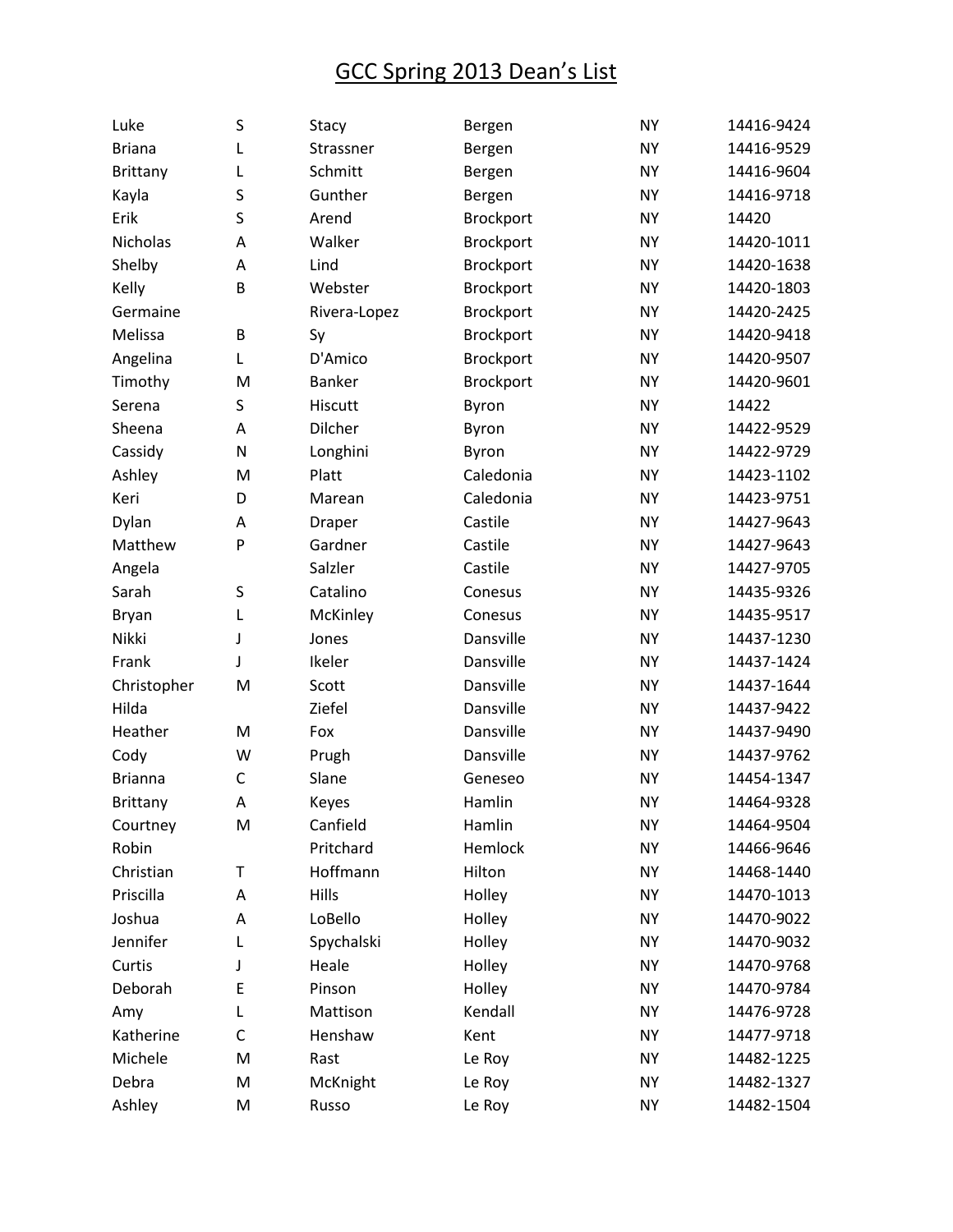| <b>Brenda</b> | J            | Sheflin         | Le Roy              | <b>NY</b> | 14482-1507 |
|---------------|--------------|-----------------|---------------------|-----------|------------|
| Kristi        | L            | Miller          | Le Roy              | <b>NY</b> | 14482-8918 |
| Alan          | D            | Worthington     | Le Roy              | <b>NY</b> | 14482-8927 |
| Shelbi        | N            | O'Geen          | Le Roy              | <b>NY</b> | 14482-9114 |
| Doane         | T            | <b>McCulley</b> | Le Roy              | <b>NY</b> | 14482-9338 |
| Michelle      | M            | Wolter          | Livonia             | <b>NY</b> | 14487-0448 |
| Bryan         | J            | Pankiw          | Marion              | <b>NY</b> | 14505-9324 |
| Alexander     | L            | Matagne         | <b>Mount Morris</b> | <b>NY</b> | 14510      |
| Amber         | M            | Wheeler         | <b>Mount Morris</b> | <b>NY</b> | 14510-9463 |
| Chelsea       | J            | Franchi         | <b>Mount Morris</b> | <b>NY</b> | 14510-9652 |
| Samantha      | L            | Clar            | <b>Mount Morris</b> | <b>NY</b> | 14510-9733 |
| Zachary       | J            | Jensen          | North Chili         | <b>NY</b> | 14514-1314 |
| Angela        | $\mathsf{C}$ | Markert         | North Chili         | <b>NY</b> | 14514-1334 |
| Erik          | $\mathsf{C}$ | Wietz           | Nunda               | <b>NY</b> | 14517-9638 |
| Gabrielle     | Г            | Herington       | Nunda               | <b>NY</b> | 14517-9718 |
| Jennifer      | M            | Wright          | Pavilion            | <b>NY</b> | 14525      |
| Tim           | А            | VonSanden       | Pavilion            | <b>NY</b> | 14525-9306 |
| Taylor        | M            | Lafferty        | Pavilion            | <b>NY</b> | 14525-9314 |
| Anthony       | T            | Misisco         | Pavilion            | <b>NY</b> | 14525-9616 |
| Maxwell       | P            | Sallade         | Pavilion            | <b>NY</b> | 14525-9729 |
| <b>Brian</b>  | T            | <b>DeFisher</b> | Pavilion            | <b>NY</b> | 14525-9759 |
| Jenna         | Н            | Zintel          | Perry               | <b>NY</b> | 14530-1128 |
| Joseph        | T            | Carter          | Perry               | <b>NY</b> | 14530-1231 |
| Rachel        | M            | Van Duser       | Perry               | <b>NY</b> | 14530-1331 |
| Damon         | J            | <b>Bradford</b> | Scottsville         | <b>NY</b> | 14546-9509 |
| Daniel        | R            | Sapienza        | Spencerport         | <b>NY</b> | 14559-1325 |
| Joshua        |              | Padilla         | Spencerport         | <b>NY</b> | 14559-1907 |
| Caitlyn       |              | Dray            | Spencerport         | <b>NY</b> | 14559-2082 |
| Rebecca       | M            | Messore         | Spencerport         | <b>NY</b> | 14559-2219 |
| <b>Bryan</b>  | D            | Gleason         | Spencerport         | <b>NY</b> | 14559-9721 |
| Tyler         |              | Forrester       | Springwater         | <b>NY</b> | 14560-9721 |
| Emily         | Α            | Fisher          | Warsaw              | <b>NY</b> | 14569-1228 |
| Victoria      | L            | Walradt         | Warsaw              | <b>NY</b> | 14569-1350 |
| Maghon        | E            | <b>Barkley</b>  | Warsaw              | <b>NY</b> | 14569-9523 |
| Chelsea       |              | Kanaval         | Wayland             | <b>NY</b> | 14572-9411 |
| Nina          | M            | Carey           | Wayland             | <b>NY</b> | 14572-9727 |
| Vera          |              | Fendikevich     | Webster             | <b>NY</b> | 14580-4206 |
| Maura         | J            | Cupicha         | Wyoming             | <b>NY</b> | 14591-9725 |
| Jennifer      | E            | Katona          | Rochester           | <b>NY</b> | 14606-4358 |
| Contrina      | Υ            | Frazier         | Rochester           | <b>NY</b> | 14609-2667 |
| Justine       | L            | Komorowski      | Rochester           | <b>NY</b> | 14613-1611 |
| Ashley        | L            | Jones           | Rochester           | <b>NY</b> | 14613-2106 |
| Essence       | L            | Jones           | Rochester           | <b>NY</b> | 14615-1647 |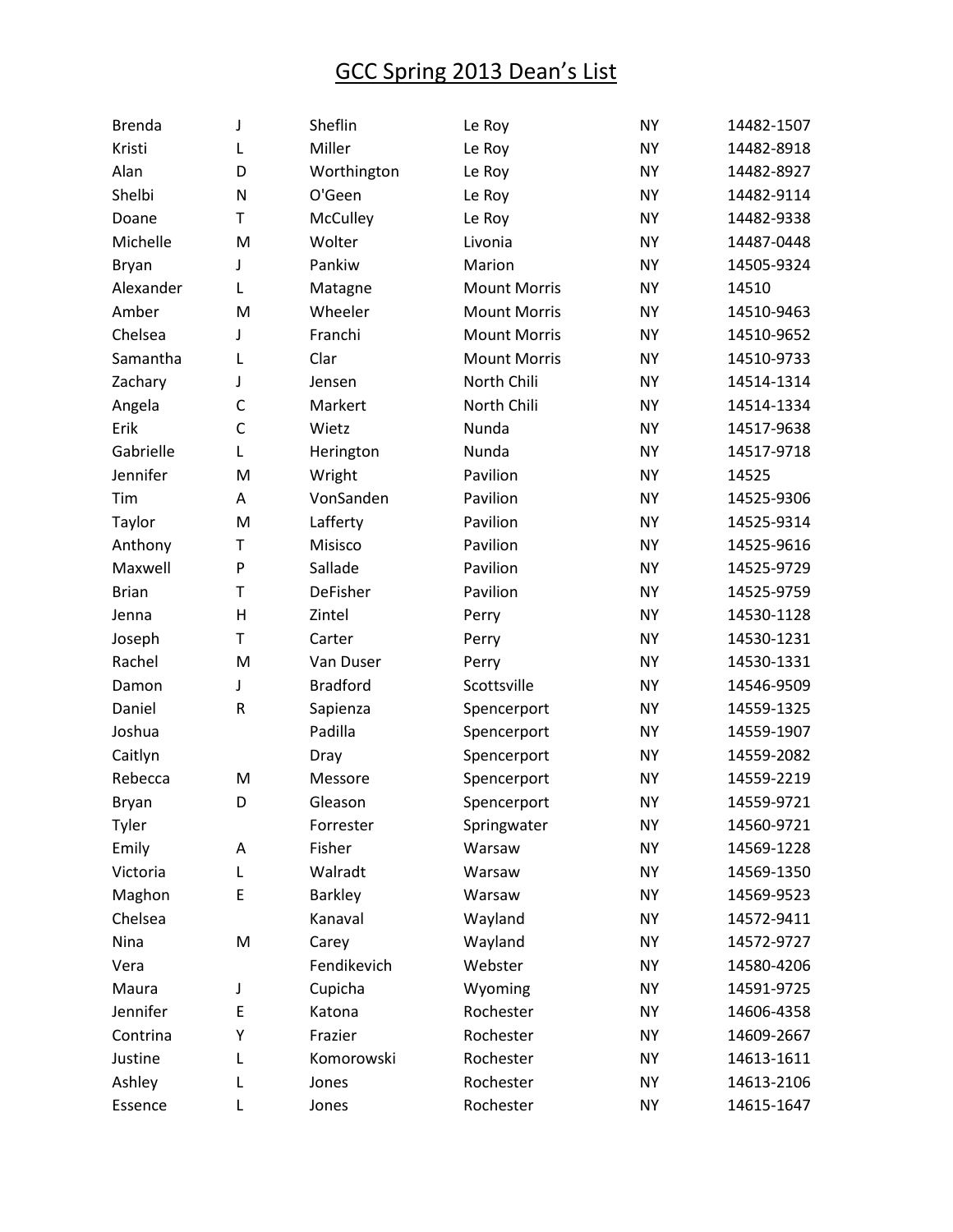| Rebecca                   | Α           | Wardman      | Rochester           | <b>NY</b> | 14624-1114 |
|---------------------------|-------------|--------------|---------------------|-----------|------------|
| Joseph                    | A           | Seaver       | Rochester           | <b>NY</b> | 14624-1403 |
| Samantha                  | E           | Sicienski    | Rochester           | <b>NY</b> | 14624-1907 |
| William                   | S           | Green        | Fillmore            | <b>NY</b> | 14735-8695 |
| Cody                      | A           | <b>Mapes</b> | Franklinville       | <b>NY</b> | 14737-0226 |
| Michelle                  | ${\sf R}$   | Nagle        | Randolph            | <b>NY</b> | 14772-9622 |
| John                      | F           | Palladino    | Avoca               | <b>NY</b> | 14809-9735 |
| Jenna                     | К           | McIntosh     | Canaseraga          | <b>NY</b> | 14822-9731 |
| Dalton                    | К           | Alloco       | Dalton              | <b>NY</b> | 14836-9653 |
| Jennifer                  | N           | Ross         | Hornell             | <b>NY</b> | 14843-1229 |
| Jacob                     |             | Kenney       | Hornell             | <b>NY</b> | 14843-9607 |
| <b>Part-time Students</b> |             |              |                     |           |            |
| Dean                      | A           | Faiello      | Newark              | <b>NJ</b> | 07104-2202 |
| Christopher               |             | Sanon        | New York            | <b>NY</b> | 10027-7811 |
| Kasiem                    | P           | Callender    | <b>White Plains</b> | <b>NY</b> | 10601-4122 |
| Jill                      | M           | Papaleo      | Valatie             | <b>NY</b> | 12184-4402 |
| Matthew                   | M           | Blanding     | Schenectady         | <b>NY</b> | 12306-4929 |
| Nancy                     | A           | Vohwinkel    | Akron               | <b>NY</b> | 14001-1418 |
| Christopher               | P           | Schirching   | Alden               | <b>NY</b> | 14004-1357 |
| Cody                      | $\mathsf C$ | Dollard      | Alden               | <b>NY</b> | 14004-9212 |
| Amy                       | L           | Snyder       | Arcade              | <b>NY</b> | 14009-1007 |
| Charles                   | E           | Skillman     | Arcade              | <b>NY</b> | 14009-1103 |
| Erica                     | M           | Cheman       | Arcade              | <b>NY</b> | 14009-1317 |
| Andrew                    | J           | Staub        | Arcade              | <b>NY</b> | 14009-1319 |
| Stephen                   | J           | Richards     | Arcade              | <b>NY</b> | 14009-1402 |
| Robert                    | M           | Santoff      | Arcade              | <b>NY</b> | 14009-9402 |
| Thomas                    | L           | Langley      | Arcade              | <b>NY</b> | 14009-9406 |
| Jessica                   | F           | <b>Betts</b> | Arcade              | <b>NY</b> | 14009-9740 |
| Nathan                    | F           | Clester      | Attica              | <b>NY</b> | 14011-0149 |
| Lavon                     | T           | Cox          | Attica              | <b>NY</b> | 14011-0149 |
| Jennifer                  | L           | Christensen  | Attica              | <b>NY</b> | 14011-1018 |
| Kasey                     | M           | Edwards      | Attica              | <b>NY</b> | 14011-1020 |
| Michelle                  | E           | Taylor       | Attica              | <b>NY</b> | 14011-1027 |
| Matthew                   | $\mathsf C$ | Curtis       | Attica              | <b>NY</b> | 14011-9601 |
| Carrie                    | M           | <b>Dylag</b> | Attica              | <b>NY</b> | 14011-9633 |
| Todd                      | M           | Lewinski     | Attica              | <b>NY</b> | 14011-9684 |
| Mary                      | E           | Schuessler   | Attica              | <b>NY</b> | 14011-9709 |
| Lori                      | E           | <b>Brown</b> | <b>Barker</b>       | <b>NY</b> | 14012-9662 |
| Karen                     | L           | Odell        | Batavia             | <b>NY</b> | 14020-1074 |
| Ashley                    |             | Johnson      | Batavia             | <b>NY</b> | 14020-1109 |
| Hannah                    | M           | Feary        | Batavia             | <b>NY</b> | 14020-1305 |
| Marcel                    |             | Afice        | Batavia             | <b>NY</b> | 14020-1308 |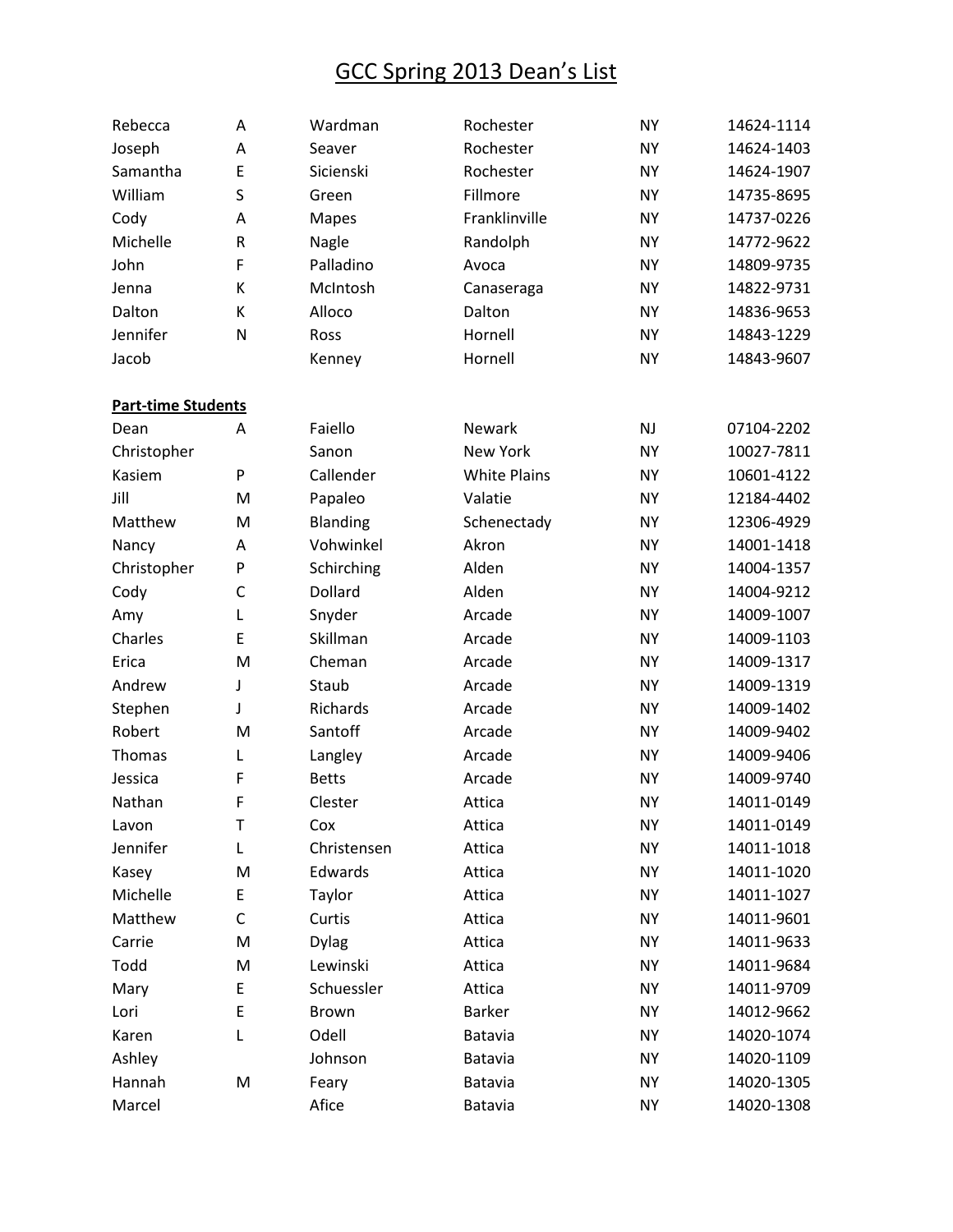| Tess      | E         | Garland        | Batavia                     | <b>NY</b> | 14020-1319 |
|-----------|-----------|----------------|-----------------------------|-----------|------------|
| Joy       | L         | Hammond        | Batavia                     | <b>NY</b> | 14020-1319 |
| Cory      | F         | Warner         | Batavia                     | <b>NY</b> | 14020-1319 |
| Jacob     | S         | <b>Burg</b>    | Batavia                     | <b>NY</b> | 14020-1511 |
| Angela    |           | <b>Brodie</b>  | Batavia                     | <b>NY</b> | 14020-1761 |
| Pamela    | Α         | Goodrich       | Batavia                     | <b>NY</b> | 14020-1811 |
| Joshua    | D         | Stendts        | Batavia                     | <b>NY</b> | 14020-1818 |
| Paolo     | T         | Hoang          | Batavia                     | <b>NY</b> | 14020-2409 |
| Chelsea   | ${\sf R}$ | Gerace         | Batavia                     | <b>NY</b> | 14020-2514 |
| Margery   | A         | Fitzsimmons    | Batavia                     | <b>NY</b> | 14020-2601 |
| Rachel    | M         | Berardini      | Batavia                     | <b>NY</b> | 14020-2810 |
| Monet     | L         | Smith          | Batavia                     | <b>NY</b> | 14020-2810 |
| Eleni     | M         | Green          | Batavia                     | <b>NY</b> | 14020-2835 |
| Richard   | ${\sf R}$ | Biegasiewicz   | Batavia                     | <b>NY</b> | 14020-2913 |
| Natalie   | А         | Lewis          | Batavia                     | <b>NY</b> | 14020-2921 |
| Melissa   | M         | Plath          | Batavia                     | <b>NY</b> | 14020-2921 |
| Vashti    | J         | Love           | Batavia                     | <b>NY</b> | 14020-2923 |
| Jennifer  | A         | Wagner         | Batavia                     | <b>NY</b> | 14020-2933 |
| Tina      | M         | Hartgrove      | Batavia                     | <b>NY</b> | 14020-2944 |
| Tony      | W         | Martyn         | Batavia                     | <b>NY</b> | 14020-2944 |
| Janelle   | M         | Larsen         | Batavia                     | <b>NY</b> | 14020-3216 |
| Deirdre   | J         | Viscuso        | Batavia                     | <b>NY</b> | 14020-3413 |
| Kimberly  | A         | Sunderland     | Batavia                     | <b>NY</b> | 14020-3512 |
| Sarah     | J         | Richardson     | Batavia                     | <b>NY</b> | 14020-3524 |
| Alexandra | M         | Mruczek        | Batavia                     | <b>NY</b> | 14020-3904 |
| William   | A         | Smith          | Batavia                     | <b>NY</b> | 14020-9530 |
| Jennifer  | L         | Nuwer          | Batavia                     | <b>NY</b> | 14020-9542 |
| Lori      | ${\sf R}$ | Crandall       | <b>Bliss</b>                | <b>NY</b> | 14024-9403 |
| Kenneth   | J         | Heale          | Chaffee                     | <b>NY</b> | 14030-9505 |
| Dale      | К         | Lundquist      | Clarence                    | <b>NY</b> | 14031-2202 |
| Jessica   | ${\sf R}$ | Klug           | Corfu                       | <b>NY</b> | 14036-9566 |
| Robert    | J         | <b>Bucci</b>   | Corfu                       | <b>NY</b> | 14036-9613 |
| Shannon   | M         | Goodman        | Corfu                       | <b>NY</b> | 14036-9618 |
| Laurie    | Α         | Pearse         | Corfu                       | <b>NY</b> | 14036-9775 |
| Mark      | Т         | Bly            | Delevan                     | <b>NY</b> | 14042-9416 |
| Wendy     | Н         | Willard        | Delevan                     | <b>NY</b> | 14042-9420 |
| Tina      | M         | Zimmer         | Delevan                     | <b>NY</b> | 14042-9437 |
| Jonathan  | M         | Juchniewicz    | Delevan                     | <b>NY</b> | 14042-9450 |
| Autumn    | R         | Atkinson       | East Bethany                | <b>NY</b> | 14054-9512 |
| Morgan    | M         | Sicheri        | East Bethany                | <b>NY</b> | 14054-9739 |
| Michelle  | C         | Miller         | East Bethany                | <b>NY</b> | 14054-9777 |
| Leah      | C         | <b>Strauss</b> | Elma                        | <b>NY</b> | 14059-9522 |
| Stephanie | Г         | Frank          | <b>Farmersville Station</b> | <b>NY</b> | 14060-9708 |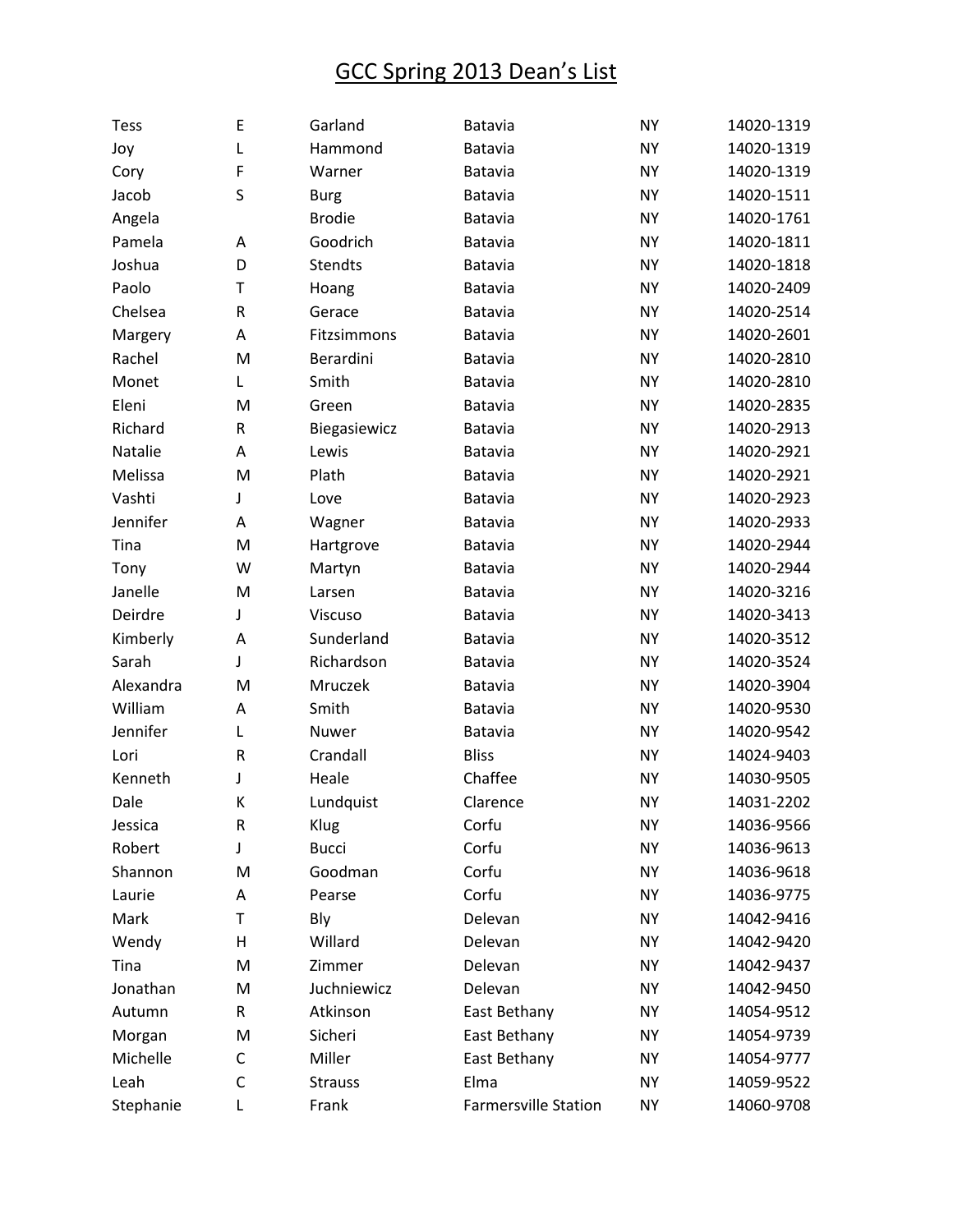| Jocelyn        | C.           | Morse          | Freedom            | <b>NY</b> | 14065-9510 |
|----------------|--------------|----------------|--------------------|-----------|------------|
| Danielle       | ${\sf R}$    | Hope           | Freedom            | <b>NY</b> | 14065-9701 |
| Jeremiah       | $\mathsf{C}$ | <b>Bonning</b> | Holland            | <b>NY</b> | 14080      |
| Taylor         | Α            | Rock           | Holland            | <b>NY</b> | 14080-9303 |
| Kelly          | Г            | Waldraff       | Holland            | <b>NY</b> | 14080-9707 |
| Dylan          | ${\sf R}$    | Hoerner        | Lancaster          | <b>NY</b> | 14086-9636 |
| Sarah          | D            | <b>Stalker</b> | Lyndonville        | <b>NY</b> | 14098-9606 |
| Regina         | B            | Simon          | Lyndonville        | <b>NY</b> | 14098-9783 |
| Julie          | А            | Reed           | Machias            | <b>NY</b> | 14101-9765 |
| Matthew        | D            | Fuller         | Machias            | <b>NY</b> | 14101-9768 |
| Kimberly       |              | Pecorella      | Medina             | <b>NY</b> | 14103      |
| Lisa           | S            | Tombari        | Medina             | <b>NY</b> | 14103-1021 |
| Maureen        |              | Kline          | Medina             | <b>NY</b> | 14103-1110 |
| Stefani        | F            | Elliott        | Medina             | <b>NY</b> | 14103-1111 |
| Daniel         |              | Horner         | Medina             | <b>NY</b> | 14103-1138 |
| Audrey         | А            | Gunther        | Medina             | <b>NY</b> | 14103-1155 |
| Stuart         | E            | Durrant        | Medina             | <b>NY</b> | 14103-1406 |
| Jessica        | S            | Davenport      | Medina             | <b>NY</b> | 14103-1517 |
| Debra          | J            | Fuller         | Medina             | <b>NY</b> | 14103-1536 |
| Elissa         | M            | <b>Davies</b>  | Medina             | <b>NY</b> | 14103-1580 |
| Adam           | M            | Eaton          | Medina             | <b>NY</b> | 14103-1632 |
| Sherry         | L            | Skellon        | Medina             | <b>NY</b> | 14103-1738 |
| Kimberly       | $\mathsf{C}$ | Stear          | Medina             | <b>NY</b> | 14103-9403 |
| Deja           | E            | Ubiles         | Medina             | <b>NY</b> | 14103-9501 |
| Gregory        | $\mathsf R$  | Wright         | Medina             | <b>NY</b> | 14103-9607 |
| Michael        | J            | Smith          | Medina             | <b>NY</b> | 14103-9611 |
| Michelle       | L            | Goodenow       | Medina             | <b>NY</b> | 14103-9612 |
| Jessica        | M            | Cook           | Medina             | <b>NY</b> | 14103-9757 |
| Ryan           | M            | Rosario        | Medina             | <b>NY</b> | 14103-9781 |
| <b>Brandon</b> | J            | Dellario       | Middleport         | <b>NY</b> | 14105-1025 |
| Patricia       |              | Suranyi        | North Collins      | <b>NY</b> | 14111-9780 |
| Edward         | C            | Mendes         | North Java         | <b>NY</b> | 14113-9715 |
| Tammy          | L            | Morgan         | Oakfield           | <b>NY</b> | 14125-1117 |
| Della          | L            | <b>Balduf</b>  | Oakfield           | <b>NY</b> | 14125-9724 |
| Lindsay        | M            | Chatt          | Oakfield           | <b>NY</b> | 14125-9727 |
| Barry          | А            | McCracken      | Oakfield           | <b>NY</b> | 14125-9783 |
| Ellen          | А            | Richards       | Springville        | <b>NY</b> | 14141-9522 |
| Paula          | К            | Lutz           | Springville        | <b>NY</b> | 14141-9769 |
| Katrina        |              | Kretschmer     | Stafford           | <b>NY</b> | 14143-9505 |
| Mark           | J            | Williams       | Stafford           | <b>NY</b> | 14143-9511 |
| Megan          | E            | George         | Strykersville      | <b>NY</b> | 14145-9401 |
| Shannon        | L            | Yox            | Strykersville      | <b>NY</b> | 14145-9563 |
| Julia          |              | <b>Dallas</b>  | <b>West Valley</b> | <b>NY</b> | 14171-9637 |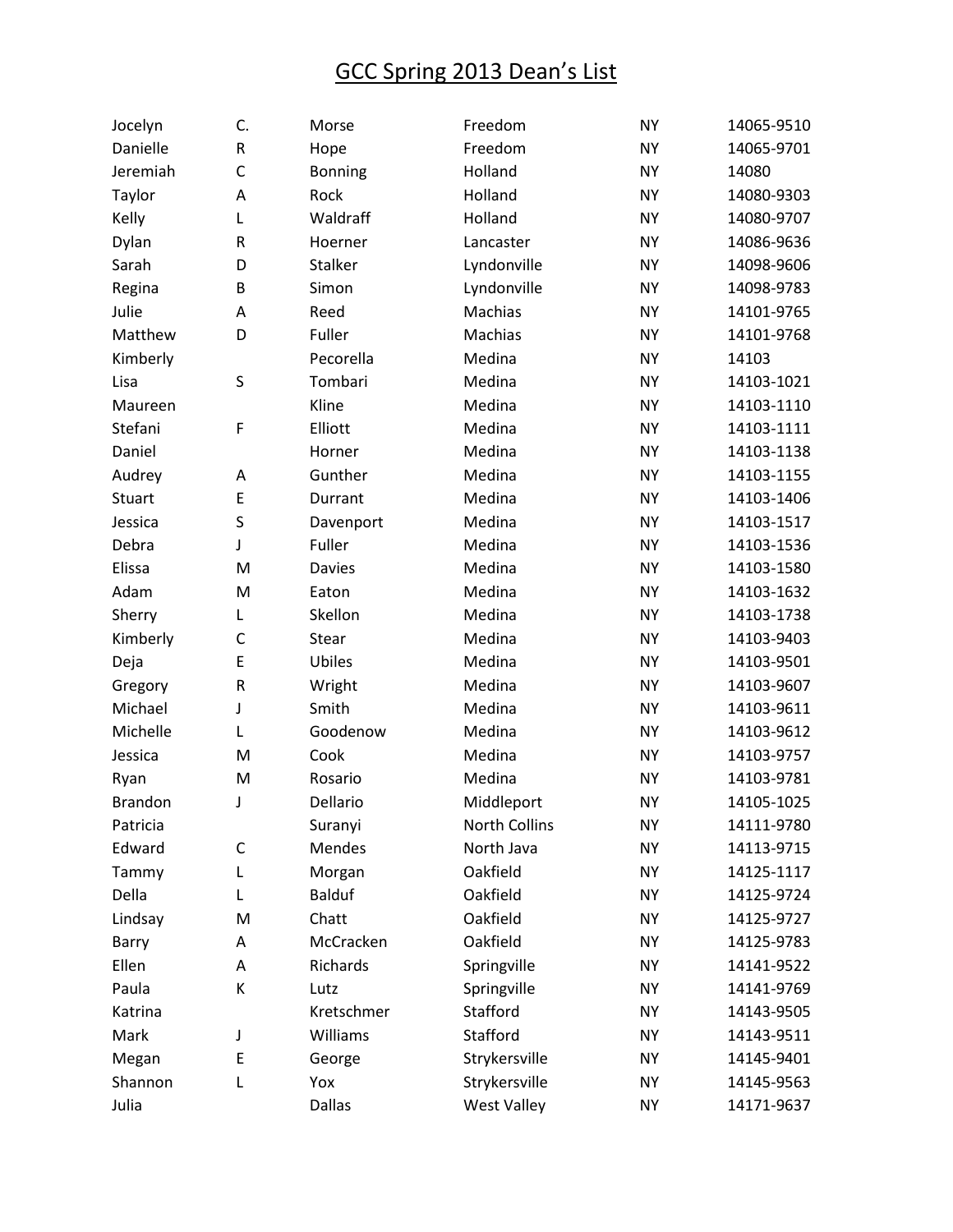| Walter         | L            | Ball             | <b>Buffalo</b> | <b>NY</b> | 14204-1354 |
|----------------|--------------|------------------|----------------|-----------|------------|
| Carlos         | F            | Bermodez         | <b>Buffalo</b> | <b>NY</b> | 14207-2235 |
| Jamar          | T            | Jones            | <b>Buffalo</b> | <b>NY</b> | 14211-1824 |
| Thomas         | J            | Gant             | <b>Buffalo</b> | <b>NY</b> | 14215      |
| Andre          | $\mathsf{C}$ | Davis            | <b>Buffalo</b> | <b>NY</b> | 14215-2722 |
| <b>Brandon</b> | E            | Jackson          | <b>Buffalo</b> | <b>NY</b> | 14215-3002 |
| Christina      | M            | Gates            | <b>Buffalo</b> | <b>NY</b> | 14217-2318 |
| Richard        | J            | Rivera           | <b>Buffalo</b> | <b>NY</b> | 14218-1620 |
| <b>Brian</b>   | J            | Masterson        | <b>Buffalo</b> | <b>NY</b> | 14218-2305 |
| Zachary        | N            | Metzger          | <b>Buffalo</b> | <b>NY</b> | 14221-7304 |
| Damien         | Г            | Miller           | <b>Buffalo</b> | <b>NY</b> | 14222-2132 |
| Sean           |              | Ellis            | <b>Buffalo</b> | <b>NY</b> | 14224-4427 |
| Michelle       | L            | Kemp             | <b>Buffalo</b> | <b>NY</b> | 14227-3645 |
| Georgeann      | E            | Johnson          | Albion         | <b>NY</b> | 14411-1036 |
| Robert         |              | June             | Albion         | <b>NY</b> | 14411-1040 |
| Casey          | Г            | <b>Button</b>    | Albion         | <b>NY</b> | 14411-1126 |
| William        | А            | Epperson         | Albion         | <b>NY</b> | 14411-9106 |
| Ashley         |              | Van De Genachte  | Albion         | <b>NY</b> | 14411-9152 |
| Page           | $\mathsf{N}$ | Blue             | Albion         | <b>NY</b> | 14411-9157 |
| Lindsey        | А            | Mosher           | Albion         | <b>NY</b> | 14411-9307 |
| Angela         | $\mathsf C$  | Schnebly         | Albion         | <b>NY</b> | 14411-9546 |
| Patrick        | A            | Uveino           | Albion         | <b>NY</b> | 14411-9576 |
| Jacki          |              | Mowers-Sciarabba | Albion         | <b>NY</b> | 14411-9739 |
| Susan          | M            | <b>Kribbs</b>    | Avon           | <b>NY</b> | 14414-1383 |
| Jillian        | S            | Sczepanski       | Bergen         | <b>NY</b> | 14416-9358 |
| Tori           | L            | Robinson         | Bergen         | <b>NY</b> | 14416-9419 |
| Daniel         | $\sf R$      | McCarthy         | Bergen         | <b>NY</b> | 14416-9527 |
| Stacy          | M            | White            | Bergen         | <b>NY</b> | 14416-9590 |
| Lana           | J            | Clark            | Bergen         | <b>NY</b> | 14416-9720 |
| Autumn         | P            | Piletz           | Bergen         | <b>NY</b> | 14416-9724 |
| Elizabeth      | А            | Jarnot           | Bergen         | <b>NY</b> | 14416-9762 |
| Amanda         |              | Casarez          | Brockport      | <b>NY</b> | 14420-1020 |
| <b>Brian</b>   | D            | Surdi            | Brockport      | <b>NY</b> | 14420-1028 |
| Michelle       | Α            | Studeman-Gallo   | Brockport      | <b>NY</b> | 14420-1102 |
| Benjamin       | L            | Reber            | Brockport      | <b>NY</b> | 14420-1453 |
| Christina      |              | Miller-Lesniak   | Brockport      | <b>NY</b> | 14420-1516 |
| <b>Barbara</b> | Α            | Dodson           | Brockport      | <b>NY</b> | 14420-1639 |
| Amanda         | L            | Gekoski          | Brockport      | <b>NY</b> | 14420-2059 |
| Kimberly       | А            | Decker           | Brockport      | <b>NY</b> | 14420-3000 |
| Katherine      | M            | <b>Tracy</b>     | Brockport      | <b>NY</b> | 14420-9354 |
| Kasandra       |              | Castaneda        | Brockport      | <b>NY</b> | 14420-9443 |
| Valerie        |              | Bezon            | Byron          | <b>NY</b> | 14422-9508 |
| Jonita         | S            | Warren           | Byron          | <b>NY</b> | 14422-9508 |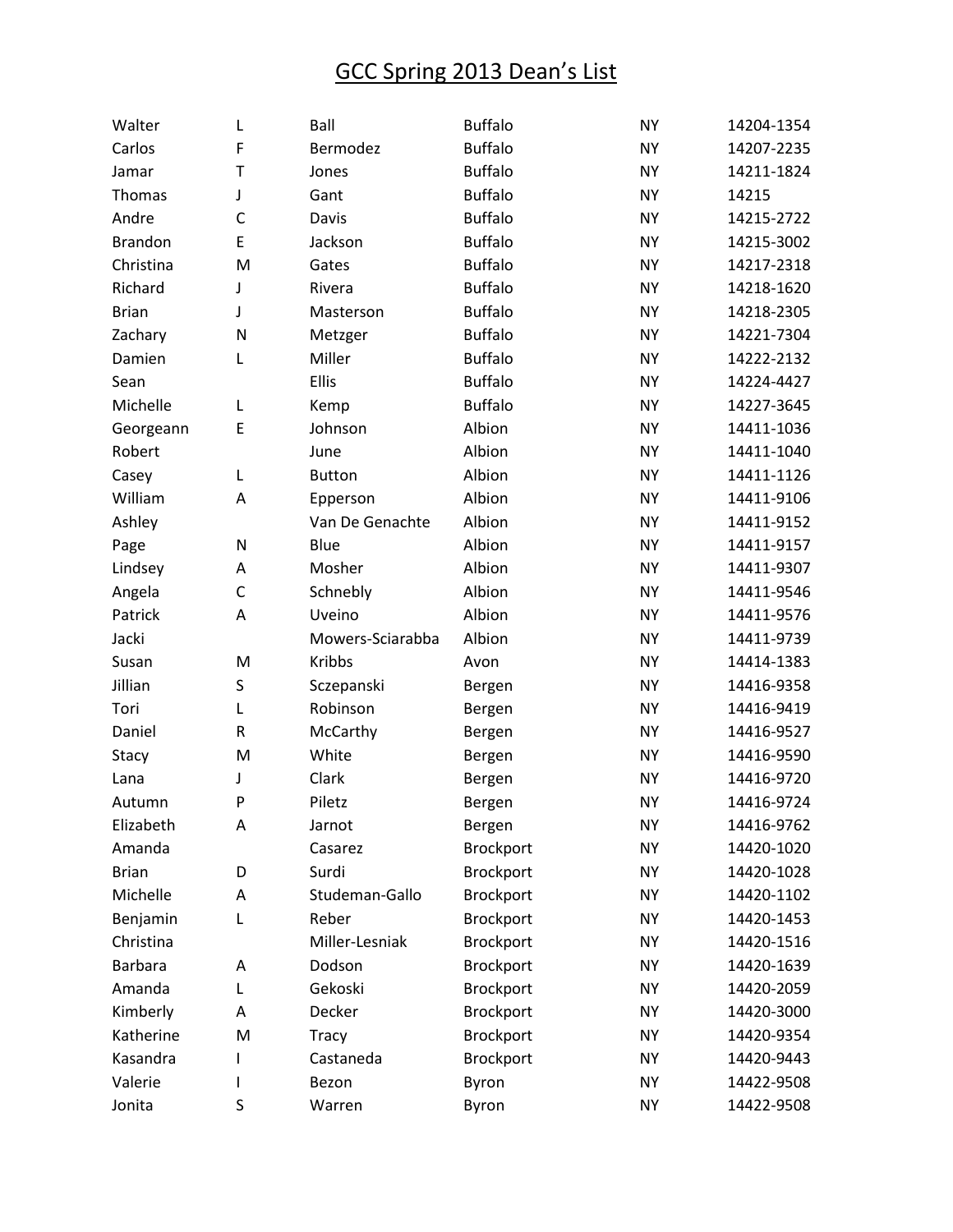| Marissa         | Α         | <b>Brennan</b>  | Byron                  | <b>NY</b> | 14422-9516 |
|-----------------|-----------|-----------------|------------------------|-----------|------------|
| Kelly           | P         | DiMatteo        | Byron                  | <b>NY</b> | 14422-9543 |
| Kelsey          |           | Boyd            | Byron                  | <b>NY</b> | 14422-9716 |
| Stacy           | M         | Maskell         | Byron                  | <b>NY</b> | 14422-9765 |
| Casey           | Г         | Quinn           | Caledonia              | <b>NY</b> | 14423-1035 |
| Seth            | M         | Graham          | Caledonia              | <b>NY</b> | 14423-1057 |
| Faith           | E         | Lofgren         | Caledonia              | <b>NY</b> | 14423-9604 |
| Jennifer        | A         | Nothnagle       | Caledonia              | <b>NY</b> | 14423-9703 |
| Catherine       | M         | Bundschuh       | Caledonia              | <b>NY</b> | 14423-9722 |
| Evan            | J         | Foos            | Churchville            | <b>NY</b> | 14428-9326 |
| <b>Travis</b>   | J         | DeYoung         | Holley                 | <b>NY</b> | 14429      |
| Tara            | Α         | <b>Beckens</b>  | <b>Clifton Springs</b> | <b>NY</b> | 14432-9791 |
| Elijah          | Α         | Hardy           | Conesus                | <b>NY</b> | 14435-9592 |
| Heather         | M         | Kruger          | Dansville              | <b>NY</b> | 14437      |
| Stephanie       | L         | Sabins          | Dansville              | <b>NY</b> | 14437-1034 |
| Sherri          | Г         | Cogswell        | Dansville              | <b>NY</b> | 14437-1247 |
| Sadye           | L         | Morf            | Dansville              | <b>NY</b> | 14437-1426 |
| Lisa            | L         | Little          | Dansville              | <b>NY</b> | 14437-1627 |
| Tammy           |           | Schledorn       | Dansville              | <b>NY</b> | 14437-1647 |
| Randy           | T         | <b>Bratcher</b> | Dansville              | <b>NY</b> | 14437-1748 |
| Felicia         | E         | Holbrook        | Dansville              | <b>NY</b> | 14437-9023 |
| Amy             | S         | Everman         | Dansville              | <b>NY</b> | 14437-9032 |
| Amy             | L         | Eicheldinger    | Dansville              | <b>NY</b> | 14437-9559 |
| Tara            |           | Schramm         | Dansville              | <b>NY</b> | 14437-9568 |
| Cassandra       | J         | Welch           | Dansville              | <b>NY</b> | 14437-9633 |
| Kristi          | Α         | Kane            | Dansville              | <b>NY</b> | 14437-9638 |
| <b>Brittney</b> | ${\sf R}$ | <b>Nice</b>     | Dansville              | <b>NY</b> | 14437-9713 |
| Sarah           | E         | Graves          | Dansville              | <b>NY</b> | 14437-9788 |
| James           | M         | Plail           | Geneseo                | <b>NY</b> | 14454-9603 |
| Vanessa         |           | Campbell        | Geneseo                | <b>NY</b> | 14454-9713 |
| Erica           | B         | Shine           | Geneseo                | <b>NY</b> | 14454-9713 |
| Lyndsey         | M         | Hunt            | Groveland              | <b>NY</b> | 14462-9543 |
| Shanon          | E         | Walker          | Groveland              | <b>NY</b> | 14462-9709 |
| Robin           | E         | Fitzgerald      | Hamlin                 | <b>NY</b> | 14464-9504 |
| David           | J         | Freeman         | Hamlin                 | <b>NY</b> | 14464-9594 |
| Sally           | A         | <b>Burne</b>    | Hamlin                 | <b>NY</b> | 14464-9608 |
| Andrew          | S         | Jones           | Hilton                 | <b>NY</b> | 14468-9164 |
| Orissa          | L         | Hill            | Holley                 | <b>NY</b> | 14470-1001 |
| Marianne        | M         | Sprague         | Holley                 | <b>NY</b> | 14470-1007 |
| Jonathon        | P         | Dickinson       | Holley                 | <b>NY</b> | 14470-9007 |
| Kari            | L         | Kingdollar      | Holley                 | <b>NY</b> | 14470-9027 |
| Mary            | P         | Buggie-Hunt     | Holley                 | <b>NY</b> | 14470-9324 |
| Arthur          | J         | Gminski         | Holley                 | <b>NY</b> | 14470-9354 |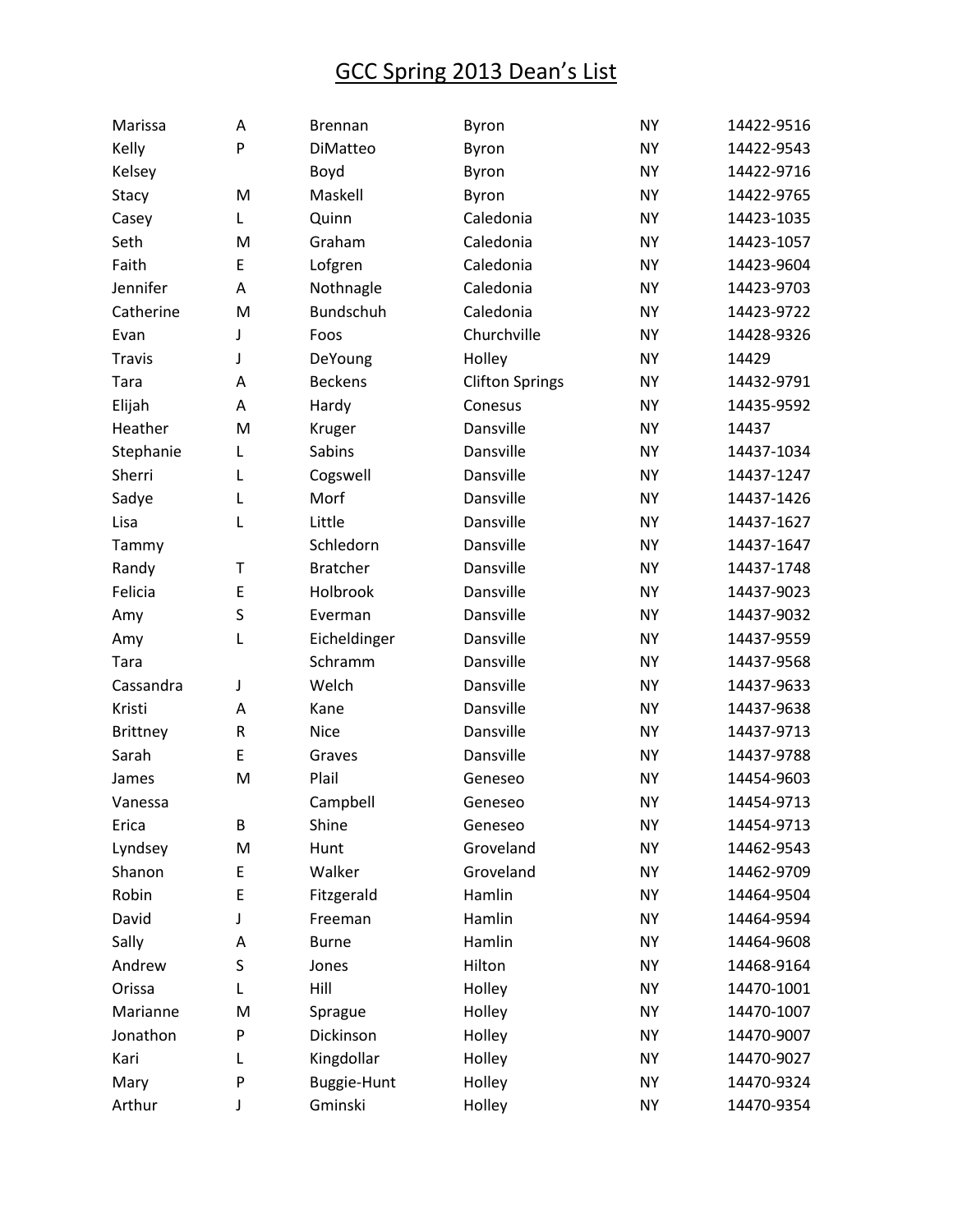| Jake          |              | Goodenbury      | Holley              | <b>NY</b> | 14470-9367 |
|---------------|--------------|-----------------|---------------------|-----------|------------|
| Christa       | L            | Richards        | Holley              | <b>NY</b> | 14470-9775 |
| Martha        | Α            | Hoh             | Honeoye Falls       | <b>NY</b> | 14472-1208 |
| Laura         |              | Petruchik       | Honeoye Falls       | <b>NY</b> | 14472-9705 |
| Jennifer      | M            | Falta           | Honeoye Falls       | <b>NY</b> | 14472-9768 |
| Jessica       | К            | <b>Flanders</b> | Kendall             | <b>NY</b> | 14476-9700 |
| Elicia        | L            | Hardenbrook     | Kendall             | <b>NY</b> | 14476-9758 |
| Desiree       | $\mathsf{C}$ | Snyder          | Kent                | <b>NY</b> | 14477      |
| Christina     | E            | Lawrence        | Kent                | <b>NY</b> | 14477-9619 |
| Samantha      | К            | Harvey          | Kent                | <b>NY</b> | 14477-9703 |
| Robert        | К            | Cooper          | Kent                | <b>NY</b> | 14477-9715 |
| <b>Brandy</b> | M            | Green           | Leicester           | <b>NY</b> | 14481-9631 |
| Rebecca       | L            | Spezzano        | Le Roy              | <b>NY</b> | 14482      |
| Joeylyn       |              | Berl            | Le Roy              | <b>NY</b> | 14482-1037 |
| Jeremy        | Α            | Tiede           | Le Roy              | <b>NY</b> | 14482-1106 |
| Jacob         | ${\sf R}$    | Sullivan        | Le Roy              | <b>NY</b> | 14482-1220 |
| Melissa       | P            | Saunders        | Le Roy              | <b>NY</b> | 14482-1521 |
| Mark          | R            | McAvoy          | Le Roy              | <b>NY</b> | 14482-8914 |
| Jennifer      | M            | <b>Beherns</b>  | Le Roy              | <b>NY</b> | 14482-9316 |
| Eric          | T            | Hayes           | Le Roy              | <b>NY</b> | 14482-9702 |
| Mary          | E            | Houghton        | Lima                | <b>NY</b> | 14485      |
| Shannon       | К            | O'Grady         | Lima                | <b>NY</b> | 14485-9568 |
| Daniel        | J            | Kreider         | Lima                | <b>NY</b> | 14485-9609 |
| Anna          | E            | Adams           | Lima                | <b>NY</b> | 14485-9745 |
| Nicole        | $\mathsf R$  | Joslyn          | Lima                | <b>NY</b> | 14485-9760 |
| Heather       | S            | Kurtz           | Livonia             | <b>NY</b> | 14487-9527 |
| Cecelia       | $\mathsf R$  | <b>Drake</b>    | Livonia             | <b>NY</b> | 14487-9582 |
| Jose          | Г            | DiLenola        | Livonia             | <b>NY</b> | 14487-9634 |
| Kathleen      | A            | Emerton         | Livonia             | <b>NY</b> | 14487-9671 |
| Kristen       | E            | Williams        | Lyons               | <b>NY</b> | 14489-9046 |
| Julie         | M            | Crawford        | <b>Mount Morris</b> | <b>NY</b> | 14510-1318 |
| Jared         | D            | VanDusen        | Newark              | <b>NY</b> | 14513-9137 |
| Jaime         | К            | Pennington      | North Chili         | <b>NY</b> | 14514-1329 |
| Melissa       | А            | Gibson          | Nunda               | <b>NY</b> | 14517-9611 |
| Nicole        | M            | Ikewood         | Ontario             | <b>NY</b> | 14519      |
| Lydia         | А            | Zwierzynski     | Pavilion            | <b>NY</b> | 14525      |
| Emilie        | M            | Bouchard        | Pavilion            | <b>NY</b> | 14525-9124 |
| Peter         | D.           | Sherman         | Pavilion            | <b>NY</b> | 14525-9523 |
| Jason         | P            | Everett         | Pavilion            | <b>NY</b> | 14525-9741 |
| Crystal       | J            | Baggatta        | Pavilion            | <b>NY</b> | 14525-9767 |
| Elizabeth     |              | deBuono         | Penfield            | <b>NY</b> | 14526-2713 |
| Robbie        | J            | Hamilton        | Penn Yan            | <b>NY</b> | 14527-1010 |
| Ethan         | M            | Fitch           | Perry               | <b>NY</b> | 14530-0034 |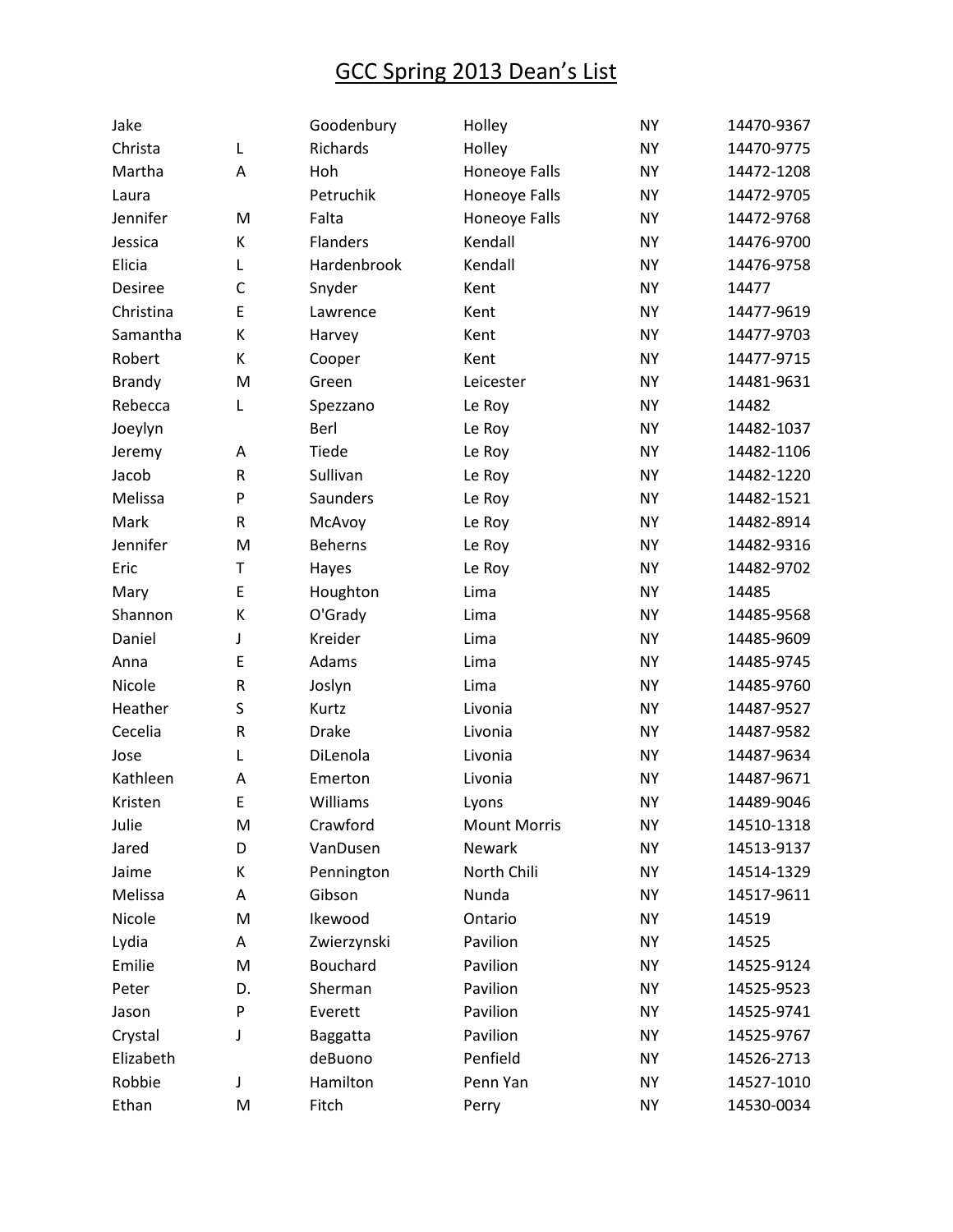| Larry           | R           | Harvey         | Perry                 | <b>NY</b> | 14530-1135 |
|-----------------|-------------|----------------|-----------------------|-----------|------------|
| Kat             |             | Halesinger     | Perry                 | <b>NY</b> | 14530-1220 |
| Patricia        | Α           | Flynn          | Perry                 | <b>NY</b> | 14530-1233 |
| Ashley          | M           | Tunningley     | Perry                 | <b>NY</b> | 14530-1312 |
| Lindsey         | Α           | Beaumont       | Perry                 | <b>NY</b> | 14530-1515 |
| Kimberly        | L           | Koronas        | Perry                 | <b>NY</b> | 14530-1531 |
| Carey           | D           | Hewitt         | Perry                 | <b>NY</b> | 14530-1534 |
| Marcy           | Α           | Andrews        | Perry                 | <b>NY</b> | 14530-1537 |
| Celeen          | M           | Woodard        | Perry                 | <b>NY</b> | 14530-1541 |
| Marie           | N           | Bouchard       | Perry                 | <b>NY</b> | 14530-9713 |
| Melissa         | C           | McGarvey       | Perry                 | <b>NY</b> | 14530-9740 |
| <b>Brittany</b> | E           | Boor-Elwell    | Piffard               | <b>NY</b> | 14533      |
| Nicole          | E           | Hindle         | Piffard               | <b>NY</b> | 14533-9700 |
| Jerry           | J           | Gambino        | Pittsford             | <b>NY</b> | 14534-4616 |
| Megan           | E           | Milroy         | Portageville          | <b>NY</b> | 14536-9612 |
| Michael         | T           | Erickson       | Portageville          | <b>NY</b> | 14536-9706 |
| Kevin           | L           | Holmes         | Portageville          | <b>NY</b> | 14536-9718 |
| Alycia          | А           | Wallin         | Rush                  | <b>NY</b> | 14543-9767 |
| William         | P           | Davin          | Rush                  | <b>NY</b> | 14543-9792 |
| James           | Patrick     | Devitt         | <b>Silver Springs</b> | <b>NY</b> | 14550-9714 |
| Kelly           | Α           | Rogers         | <b>Silver Springs</b> | <b>NY</b> | 14550-9779 |
| Halle           | R           | <b>Davalos</b> | South Byron           | <b>NY</b> | 14557-9800 |
| Courtney        | А           | Spink          | Spencerport           | <b>NY</b> | 14559-1659 |
| Amanda          | E           | McCullough     | Spencerport           | <b>NY</b> | 14559-1962 |
| Lindsey         | M           | Fenicchia      | Spencerport           | <b>NY</b> | 14559-9724 |
| Jacqueline      | Г           | Canute         | Springwater           | <b>NY</b> | 14560-9761 |
| Chelsea         | А           | Henry          | Warsaw                | <b>NY</b> | 14569-1037 |
| Jennifer        | M           | Wright         | Warsaw                | <b>NY</b> | 14569-1143 |
| Sheri           | L           | Kersch         | Warsaw                | <b>NY</b> | 14569-1416 |
| Reilly          | M           | Baker          | Warsaw                | <b>NY</b> | 14569-1418 |
| Kenneth         | P           | Smith          | Warsaw                | <b>NY</b> | 14569-1430 |
| Kimberly        | M           | Natalie        | Warsaw                | <b>NY</b> | 14569-9518 |
| Julie           | L           | <b>Beck</b>    | Warsaw                | <b>NY</b> | 14569-9725 |
| Michelle        | Г           | <b>Bidell</b>  | Warsaw                | <b>NY</b> | 14569-9763 |
| Janine          | M           | Watkins        | Wayland               | <b>NY</b> | 14572      |
| Joshua          | $\mathsf C$ | Wright         | Wayland               | <b>NY</b> | 14572-9303 |
| Autumn          | F           | Wormuth        | Wayland               | <b>NY</b> | 14572-9342 |
| Mary            | J           | Nisbet         | Wayland               | <b>NY</b> | 14572-9354 |
| Paul            |             | Rulli          | Webster               | <b>NY</b> | 14580-9194 |
| Erika           | L           | Miller         | Wyoming               | <b>NY</b> | 14591-9523 |
| Marsha          | E           | Leuer          | Wyoming               | <b>NY</b> | 14591-9570 |
| Degloyde        | К           | Poles          | Rochester             | <b>NY</b> | 14606-1621 |
| Ellen           | E           | Fridman        | Rochester             | <b>NY</b> | 14606-4328 |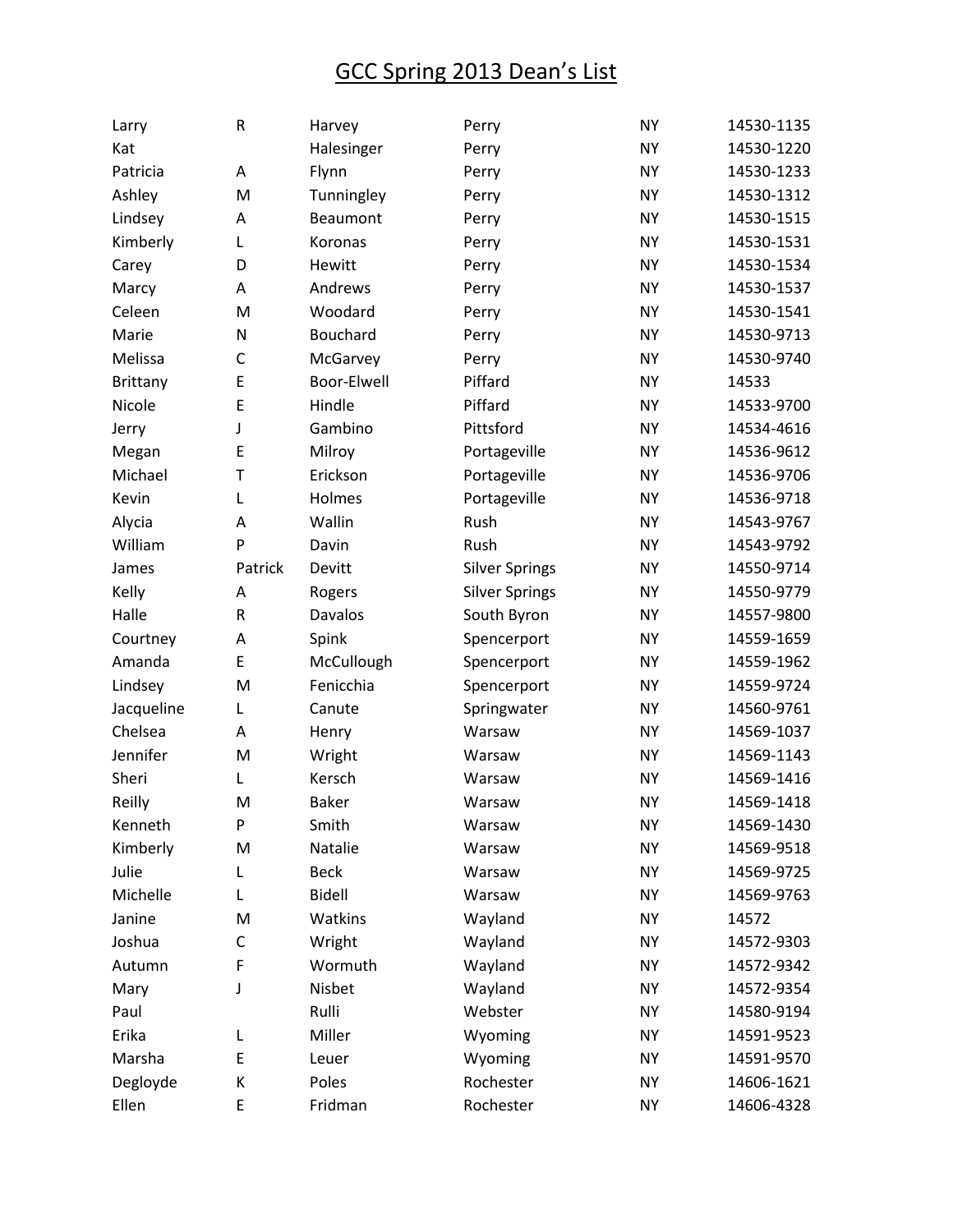| Glen          | M       | Fridman        | Rochester  | <b>NY</b> | 14606-4328 |
|---------------|---------|----------------|------------|-----------|------------|
| Justin        | $\sf R$ | <b>Beck</b>    | Rochester  | <b>NY</b> | 14606-4913 |
| Rebecca       | L       | Athoe          | Rochester  | <b>NY</b> | 14607-1520 |
| Emily         | A       | Cody           | Rochester  | <b>NY</b> | 14607-2648 |
| Ann           | Г       | Trott          | Rochester  | <b>NY</b> | 14609-3734 |
| Dominique     | N       | Hawkins        | Rochester  | <b>NY</b> | 14610-1739 |
| Natalie       |         | <b>Bruno</b>   | Rochester  | <b>NY</b> | 14612-1307 |
| Leo           | E       | <b>Bullard</b> | Rochester  | <b>NY</b> | 14612-4436 |
| Donisha       | А       | King           | Rochester  | <b>NY</b> | 14613-1241 |
| Deanna        | A       | Mealing        | Rochester  | <b>NY</b> | 14613-1311 |
| Toni          | Г       | Jimenez        | Rochester  | <b>NY</b> | 14615-2001 |
| Dmitri        | M       | Turkleson      | Rochester  | <b>NY</b> | 14616-3554 |
| Sharon        |         | <b>Braun</b>   | Rochester  | <b>NY</b> | 14618-5356 |
| Kimberly      | N       | Peterson       | Rochester  | <b>NY</b> | 14620-1909 |
| Melissa       | Α       | Cole           | Rochester  | <b>NY</b> | 14621-3625 |
| Alexandria    |         | Abram          | Rochester  | <b>NY</b> | 14621-4174 |
| Sue           | Α       | Rawleigh-Rowe  | Rochester  | <b>NY</b> | 14623-4640 |
| Sharon        | К       | Freeman        | Rochester  | <b>NY</b> | 14624-1008 |
| Anne          | К       | Stone          | Rochester  | <b>NY</b> | 14624-1055 |
| Courtney      | L       | Dove           | Rochester  | <b>NY</b> | 14624-1245 |
| Teresa        | T       | Cioppa         | Rochester  | <b>NY</b> | 14624-1914 |
| Deborah       |         | Haines         | Rochester  | <b>NY</b> | 14624-2123 |
| Teri          | Г       | Willard        | Rochester  | <b>NY</b> | 14624-3905 |
| David         | M       | Bellanca       | Rochester  | <b>NY</b> | 14624-4002 |
| Isabelle      | L       | Behen          | Caneadea   | <b>NY</b> | 14717-8706 |
| Sheila        | L       | Young          | Caneadea   | <b>NY</b> | 14717-8755 |
| <b>Brandi</b> |         | Klatt          | Fillmore   | <b>NY</b> | 14735      |
| Mary          | Г       | Fitzgerald     | Houghton   | <b>NY</b> | 14744-8703 |
| Kaytoyia      | G       | Walradt        | Houghton   | <b>NY</b> | 14744-8748 |
| Tyler         | Г       | Brown          | Belmont    | <b>NY</b> | 14813-9783 |
| Andrew        | J       | Dennis         | Cameron    | <b>NY</b> | 14819-9728 |
| Amanda        | J       | Stone          | Cohocton   | <b>NY</b> | 14826-9609 |
| Liana         | R       | Gallant        | Cohocton   | <b>NY</b> | 14826-9779 |
| Erin          | M       | Howe           | Dalton     | <b>NY</b> | 14836      |
| Meredith      | C       | McDaniel       | Hornell    | <b>NY</b> | 14843-1024 |
| Lisa          | А       | Young          | Hornell    | <b>NY</b> | 14843-9621 |
| Lauren        | L       | Sherman        | Hunt       | <b>NY</b> | 14846-9763 |
| Holly         | N       | Sewell         | Arlington  | VA        | 22204-3266 |
| Scott         | N       | Lackey         | Winchester | VA        | 22603-8607 |